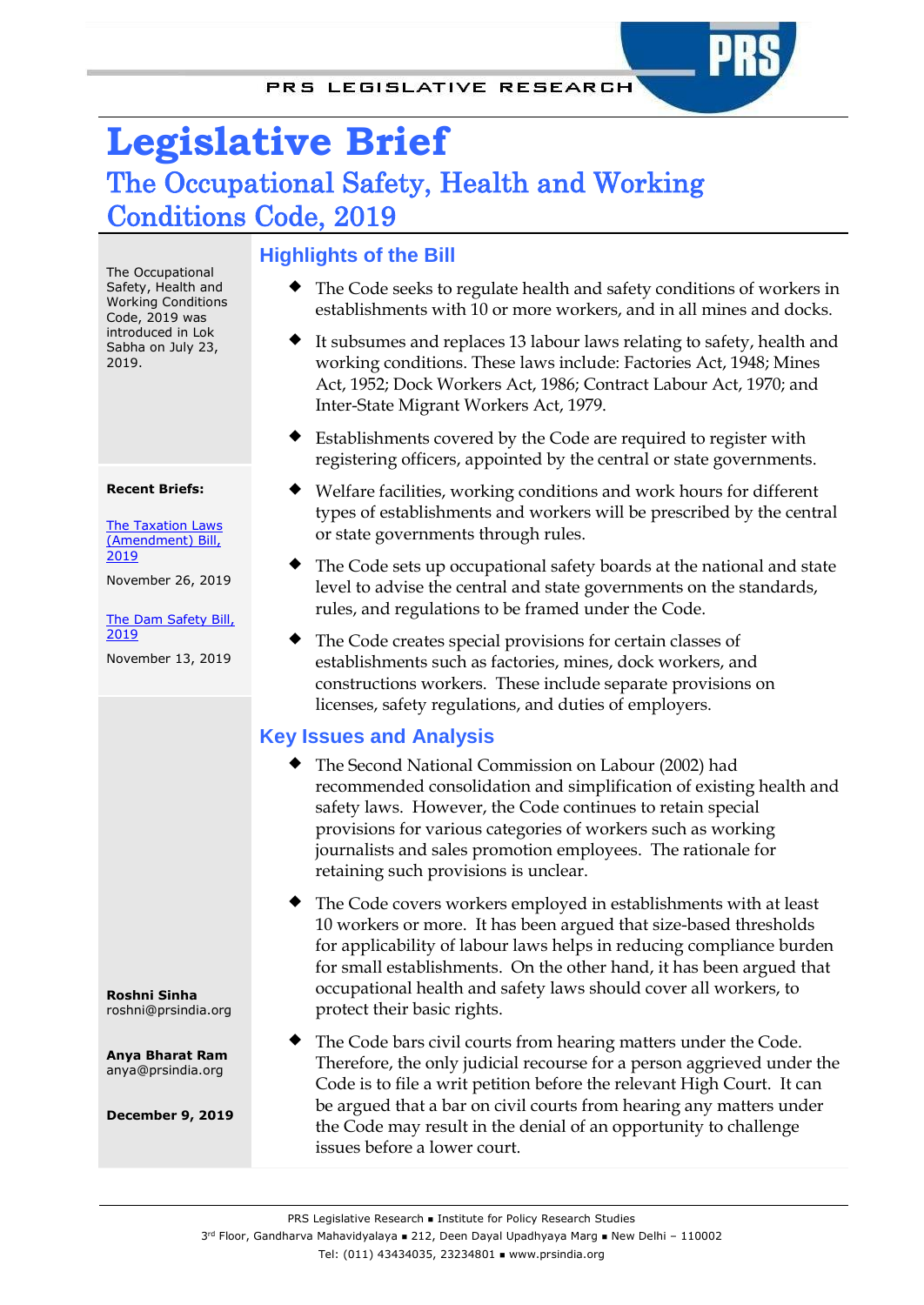## **PART A: HIGHLIGHTS OF THE BILL**

### **Context**

In India, labour falls under the Concurrent List of the Constitution. Therefore, both Parliament and state legislatures can make laws regulating labour. Currently, there are over 100 state and 40 central laws regulating various aspects of labour such as resolution of industrial disputes, working conditions, social security and wages.<sup>1</sup> The Second National Commission on Labour (2002) found existing legislation to be complex, with archaic provisions and inconsistent definitions. To improve ease of compliance and ensure uniformity in labour laws, the National Commission recommended that existing labour laws should be consolidated into broader groups such as (i) industrial relations, (ii) wages, (iii) social security, (iv) safety, and (v) welfare and working conditions. $2$ 

<span id="page-1-0"></span>With regard to health, safety and working conditions, the Commission noted that there are several laws governing health and safety of workers. It recommended the consolidation of these laws into two codes; one universally applicable law to ensure safety at the workplace, and another law containing minimum standards of working conditions, work hours and leaves. It recommended that sector-specific requirements (e.g. for factories or mines) may be incorporated in regulations or manual[s.](#page-1-0) 2

In this context, the Occupational Safety, Health and Working Conditions Code, 2019 was introduced in Lok Sabha by the Minister of Labour and Employment, Mr. Santosh Kumar Gangwar, on July 23, 2019. Following this, it was referred to the Standing Committee on Labour and Employment, on October 9, 2019. The Code seeks to regulate health and safety conditions of workers in establishments with 10 or more workers, and in all mines and docks. It subsumes and replaces 13 existing labour laws relating to safety, health and working conditions.

## **Key Features**

The Code consolidates 13 Acts regulating health safety and working conditions. These laws cover factories, mines, dock workers, building and construction workers, plantation labour, contract labour, inter-state migrant workers, working journalists, motor transport workers, sales promotion employees, and cine workers. The Annexure to this Brief compares the key provisions of the Code with the provisions of these Acts.

#### **Coverage, license and registration**

- **Coverage**: The Code applies to establishments employing at least 10 workers, and to all mines and docks. It does not apply to apprentices. Further, certain provisions of the Code such as health and working conditions, apply to all employees. Employees include workers and all other persons employed in a managerial, administrative, or supervisory role (with monthly wage of at least Rs 15,000).
- **License and registration:** Establishments covered by the Code are required to register within 60 days (of the commencement of the Code) with registering officers, appointed by the central or state government. Further, some establishments such as factories and mines, and those hiring workers such as beedi and cigar workers, may be required to obtain additional licenses to operate.

#### **Rights and duties of employees and employers**

- **Duties of employers:** Duties include: (i) providing a workplace that is free from hazards that may cause injury or diseases, (ii) providing free annual health examinations to employees in notified establishments, (iii) issuing appointment letters to employees, and (iv) informing relevant authorities in case an accident at the workplace leads to death or serious bodily injury of an employee. Additional duties are prescribed for employers in factories, mines, docks, plantations, and building and construction work, including provision of a risk-free work environment, and instructing employees on safety protocols.
- **Duties of consultants:** Manufacturers, importers, designers and suppliers must ensure that any article created or provided by them for use in an establishment is safe, and provide information on its proper handling. Further, architects, engineers and designers must ensure any structure designed by them can be safely executed and maintained.
- **Rights and duties of employees:** Duties include taking care of their own health and safety, complying with safety and health standards, and reporting unsafe work incidents to the Inspector. Employees also have certain rights including the right to obtain information on safety and health standards from the employer.

#### **Work hours and leave**

- **Work hours:** Work hours for different classes of establishment and employees will be notified by the central or state government. For overtime work, the worker must be paid twice the rate of daily wages. Prior consent of workers is required for overtime work. Female workers may work past 7 pm and before 6 am with their consent, and if approved by the government. Journalists cannot work more than 144 hours in four weeks.
- Leave: Workers cannot be required to work for more than six days a week. Further, they must receive one day of leave for every 20 days of work per year.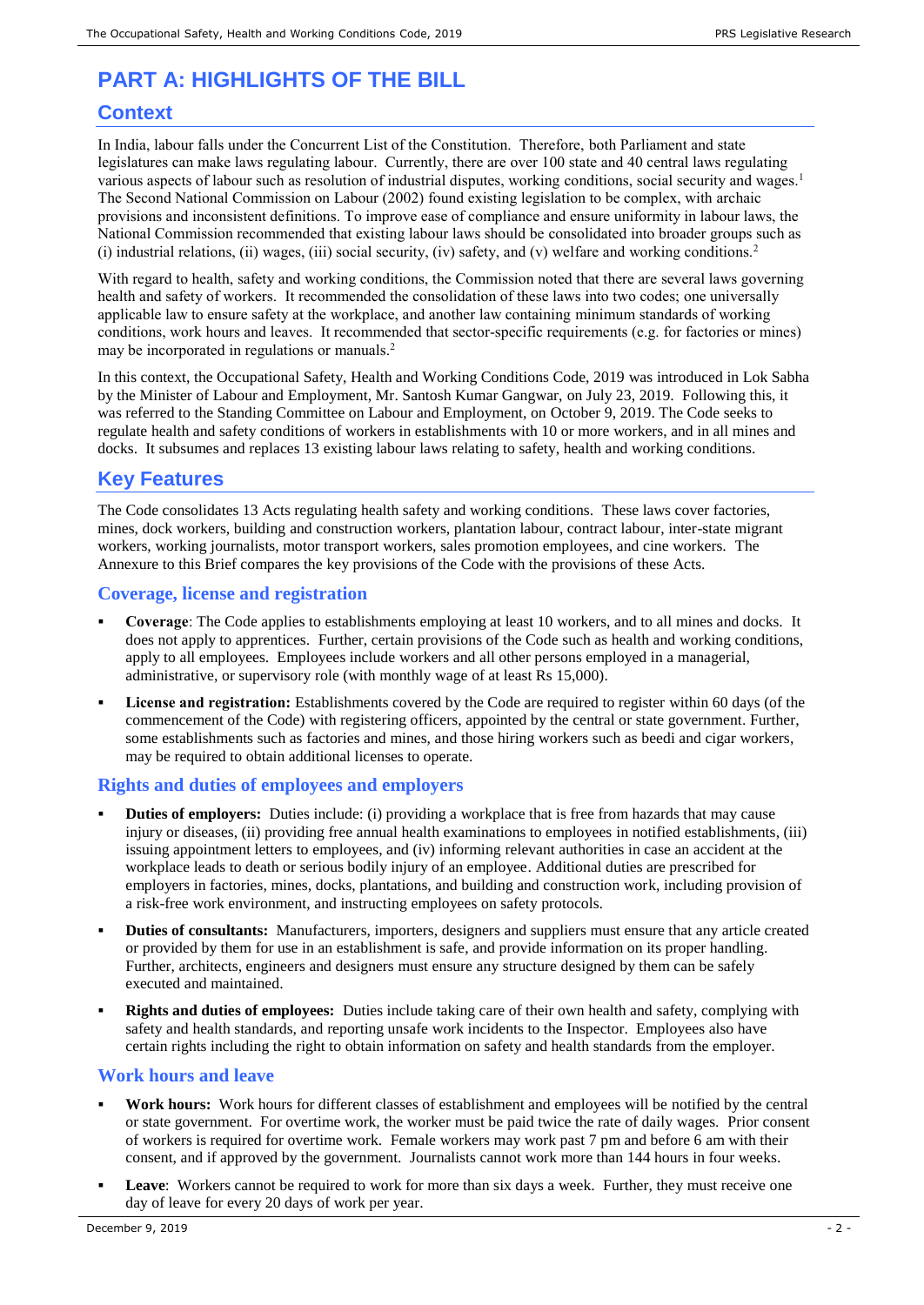#### **Working conditions and welfare facilities**

- **Working conditions:** Working conditions will be notified by the central government. Conditions may include hygienic work environment, clean drinking water, and toilets.
- **Welfare facilities:** Welfare facilities such as canteens, first aid boxes, and crèches, may be provided as per standards notified by the central government. Additional facilities may be specified for factories, mines, docks, and building and construction work such as welfare officers, and temporary housing.
- The Code includes three schedules containing lists of: (i) 29 diseases that the employer is required to notify the authorities of, in case a worker contracts them, (ii) 78 safety matters that the government may regulate, and (iii) 29 industries involving hazardous processes. The lists may be amended by the central government.

#### **Relevant Authorities**

- **Inspector-cum-facilitators:** The duties of Inspector-cum-Facilitators include inquiring into accidents, and conducting inspections. They have additional powers in the case of factories, mines, docks and building and construction workers which include; (i) reducing the number of employees working in sections of the establishment, and (ii) prohibiting work in dangerous situations.
- **Advisory Bodies:** The central and state governments will set up Occupational Safety and Health Advisory Boards at the national and state level, respectively. These Boards will advise the central and state governments on the standards, rules, and regulations to be framed under the Code.
- **Safety Committees:** The appropriate government may require constitution of safety committees in certain establishments, and for a certain class of workers. The committees will be composed of representatives of the employer and the workers. The number of employer representatives cannot exceed the employee representatives. These committees will function as a liaison between employers and employees.

#### **Offences and Penalties**

 The Code specifies various offences. An offence that leads to the death of an employee will be punishable with imprisonment of up to two years, or fine up to five lakh rupees, or both. Further, courts may direct that at least 50% of such fine be given as compensation to the heirs of the victim. For any other violation where the penalty is not specified, the employer will be punished with a fine between two and three lakh rupees. If an employee violates provisions of the Code, he will be subject to a fine of up to Rs 10,000. First-time offences which are not punishable with imprisonment, can be settled for up to 50% of the maximum fine.

## **PART B: KEY ISSUES AND ANALYSIS**

## **Rationale for some special provisions unclear**

The Code replaces 13 laws regulating health, safety and working conditions of workers. The National Commission onLabour, 2002 recommended consolidation and simplification of these laws.<sup>2</sup> Further, the Statement of Objects and Reasons of the Code states that it seeks to simplify and amalgamate the provisions of the 13 Acts.<sup>3</sup> While the Code consolidates existing Acts, it falls short of simplifying their provisions. We illustrate this below.

The Code contains general provisions which apply to all establishments. These include provisions on registration, filing of returns, and duties of employers. However, it also includes additional provisions that apply to specific type of workers such as those in factories and mines, or as audio-visual workers, journalists, sales promotion employees, contract labour and construction workers.

It may be argued that special provisions on health and safety are required for certain categories of hazard-prone establishments such as factories and mines. It may be necessary to allow only licensed establishments to operate factories and mines. Similarly, special provisions may be required for specific categories of vulnerable workers such as contract labour and migrant workers. However, the rationale for mandating special provisions for other workers is not clear.

For example, the Code requires that any person suffering from deafness or giddiness may not be employed in construction activity which involve a risk of accident. The question is why such a general safety requirement is not provided for all workers. Similarly, the Code provides for registration of employment contracts for audiovisual workers, raising the question of why there is a special treatment for this category. *Code*: Clauses 63 and 73

Further, the Code specifies additional leave for sales promotion employees. It also specifies that working journalists cannot be made to work more than 144 hours in four weeks (i.e. an average of 36 hours per week). For all other workers covered under the Code, the minimum leave and maximum work hours is prescribed through rules. The rationale for differential treatment with regard to working conditions between working journalists and sales promotion employees on the one hand, and all other workers on the other hand, is unclear. *Code*: Clauses 25(2) and (3)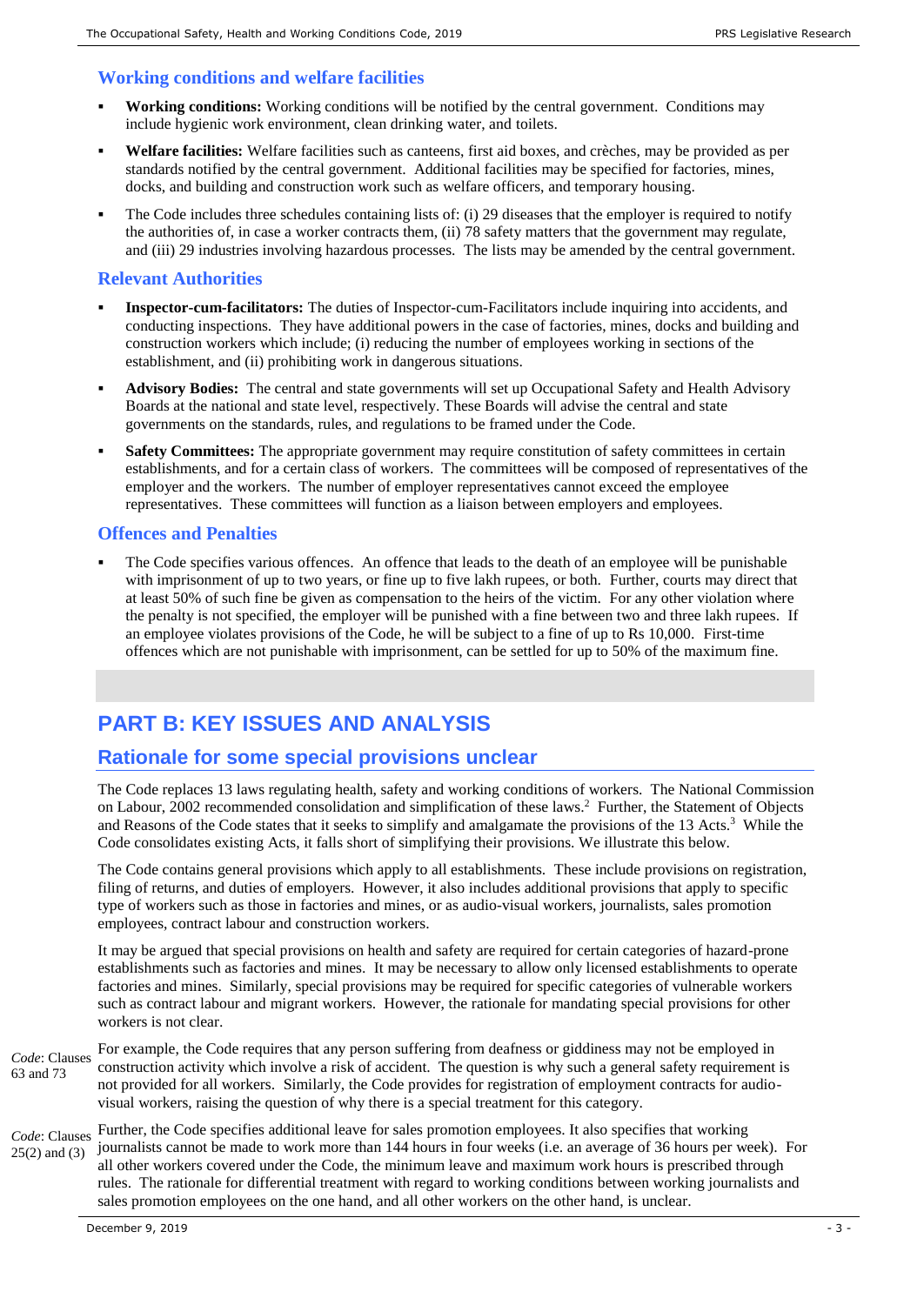Note that, if any sector-specific provisions are needed, the Code empowers the government to notify them.

Table 1 below sets out the general provisions in the Code applicable to all workers and the additional special provisions applicable to specific categories of workers and establishments under the Code.

| Feature                                            |   | <b>General Provisions</b>                                                                                                       | <b>Specific provisions</b>                                                                                                                                                                                                                                                                                                                                                                                                                                                                                                                                                                                                                                                                                                                                               |
|----------------------------------------------------|---|---------------------------------------------------------------------------------------------------------------------------------|--------------------------------------------------------------------------------------------------------------------------------------------------------------------------------------------------------------------------------------------------------------------------------------------------------------------------------------------------------------------------------------------------------------------------------------------------------------------------------------------------------------------------------------------------------------------------------------------------------------------------------------------------------------------------------------------------------------------------------------------------------------------------|
| Duties of<br><b>Employers</b>                      | п | Duties include providing a safe<br>workplace, issuing appointment<br>letters, and complying with the<br>provisions of the Code. | Factories, mines, docks, plantation and construction: Employer must<br>provide a risk-free workplace and instruct employees on safety protocol.<br>Inter-state migrant workers: Employer must notify specified authority of<br>both states in the case of fatal accidents and serious bodily harm.<br>Mines: The owner and agent of the mine will be jointly responsible for<br>providing a safe work environment.                                                                                                                                                                                                                                                                                                                                                       |
| Working<br>conditions<br>and welfare<br>facilities |   | To be notified by the appropriate<br>government. These may include<br>bathing spaces, canteens, and first<br>aid boxes.         | Factories, mines, plantation, construction, and motor transport<br>undertakings: Appropriate government may require provision of added<br>facilities like ambulance rooms, welfare officers, and temporary housing.<br>Factories, mines, plantation, and motor transport undertakings:<br>Appropriate government may appoint medical officers to examine, certify,<br>and supervise the health of workers.<br>Factories involved in hazardous processes: Maximum permissible<br>limits of exposure to chemical and toxic substances in manufacturing<br>processes will be prescribed by state government. Further, it may<br>specify medical examinations for workers, among other facilities.<br>Interstate migrant workers: Employers must provide suitable conditions |
| <b>Dangerous</b><br>operations                     | ٠ | No general provision for hazardous<br>and dangerous operations.                                                                 | of work, medical facilities, housing, displacement and journey allowance.<br>Factories involved in hazardous processes: Emergency standards<br>may be set. The National Advisory Board may give recommendations in<br>cases of extraordinary occurrences.                                                                                                                                                                                                                                                                                                                                                                                                                                                                                                                |
| Inspector                                          | ■ | Inspector-cum-Facilitators may<br>inquire into accidents and conduct<br>inspections, among others.                              | Factories, mines, docks, and construction work: Inspector-cum-<br>Facilitators may limit number of employees working or prohibit work in an<br>establishment, if it appears that workers are in danger.                                                                                                                                                                                                                                                                                                                                                                                                                                                                                                                                                                  |
| License and<br><b>Registration</b>                 |   | All establishments with ten or more<br>workers must register with the<br>appropriate government.                                | Factories: Additional licenses and registration may be required.<br>Beedi workers and contract labour: License required for beedi and<br>cigar establishments (except for family establishments). Contractors<br>must either obtain a five-year license or obtain work-specific licenses.<br>Audio-visual workers: A signed agreement between the employer and<br>worker must be registered with the government.                                                                                                                                                                                                                                                                                                                                                         |
| <b>Work hours</b>                                  | ٠ | To be notified by the government.                                                                                               | Working Journalists: Work hours cannot exceed 144 hours in 4 weeks.                                                                                                                                                                                                                                                                                                                                                                                                                                                                                                                                                                                                                                                                                                      |
| Leave                                              | ٠ | Workers are entitled to one day off<br>for every 20 days of work and one<br>day off every week.                                 | Sales promotion employees are entitled to leave for 1/11 <sup>th</sup> of time on<br>duty, and medical leave for 1/18 <sup>th</sup> of time on duty. Motor transport<br>workers are entitled to one day off in every 10 days, in certain cases.                                                                                                                                                                                                                                                                                                                                                                                                                                                                                                                          |
| <b>Disability</b>                                  | ٠ | No general provision in the Code.                                                                                               | Construction work: No employer can hire workers with defective vision,<br>deafness, or a tendency for giddiness, if there is a risk of accident.                                                                                                                                                                                                                                                                                                                                                                                                                                                                                                                                                                                                                         |
| Age                                                | ٠ | No person below the age of 14<br>may be allowed to work.                                                                        | Mines: No worker below the age of 18 or apprentice/trainee below the<br>age of 16, may work in a mine.                                                                                                                                                                                                                                                                                                                                                                                                                                                                                                                                                                                                                                                                   |

|  |  | Table 1: Comparison of the general provisions and special provisions in the Code |
|--|--|----------------------------------------------------------------------------------|
|  |  |                                                                                  |

Sources: Occupational Safety, Health and Working Conditions Code, 2019; PRS.

#### **Certain workers not covered under the Code**

*Code*: Clause

The Code covers establishments with 10 or more workers. It excludes establishments with less than 10 workers. This raises the question of whether workers in smaller establishments should be covered by health and safety laws.

 $2(1)(u)$ 

<span id="page-3-1"></span><span id="page-3-0"></span>It has been argued that application of labour laws based on the number of employees is desirable to reduce the compliance burden on infant industries and to promote their economic growth. $4.5$  To promote the growth of smaller establishments, some states have amended their labour laws to increase the threshold of their application. For instance, Rajasthan has increased the threshold of applicability of the Factories Act, 1948, from 10 workers to 20 workers (if power is used), and from 20 workers to 40 workers (if power is not used). Note that a similar amendment was proposed in the Factories (Amendment) Bill, 2014, which lapsed with the dissolution of the 16<sup>th</sup> Lok Sabha.

On the other hand, it has also been argued that such low numeric thresholds may create adverse incentives for establishments sizes to remain small, in order to avoid complying with labour regulation.<sup>[4,](#page-3-0)[5](#page-3-1)</sup> Also, some have argued that a law on health and safety should cover workers in all establishments, to protect their basic rights against unsafe work practices.<sup>[2,](#page-1-0)[4](#page-3-0)</sup> In this regard, the NCL had recommended three laws - one which contained broad health and safety regulations applicable to all establishments, and two other laws on working conditions and welfare facilities: one for larger establishments (hiring 20 or more workers) and the other for smaller establishments (hiring less than 20 workers). In the third law, it prescribed less stringent provisions for conditions such as welfare facilities in order to reduce the compliance burden on smaller establishments.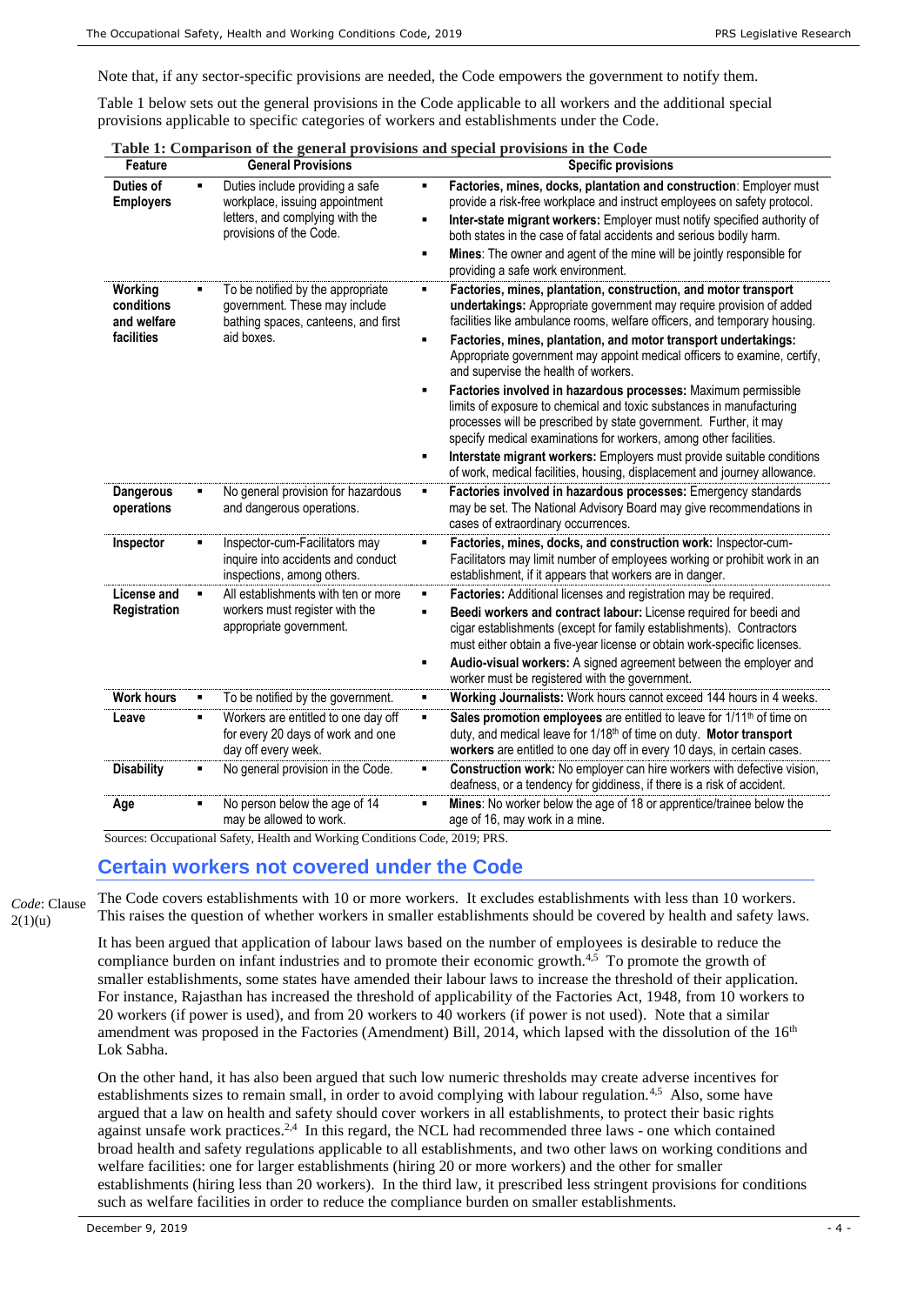Note that most countries do not exempt smaller enterprises from labour regulation entirely. The International Labour Organisation (2005) notes that only 10% of its member states had exempted micro and small enterprises from labour regulation altogether.<sup>6</sup> Most countries adopt a mixed approach to labour regulation. For instance, health and safety laws in the United States, United Kingdom, South Africa and Philippines provide universal coverage to all workers (except for domestic help in the US and UK).<sup>[7](#page-4-0)</sup> However, certain obligations under these laws are only applicable to enterprises with employees over a certain threshold. For example, record-keeping obligations for work-related accidents in the US only apply to establishments with at least 10 employees. In South Africa, only enterprises with 20 or more workers are required to designate a health and safety representative.<sup>7</sup>

## <span id="page-4-0"></span>**Civil Court barred from hearing matters under the Code**

The Code bars civil courts from hearing any matters under the Code. In some matters where persons are aggrieved by the orders of authorities such as, by the order of the Inspector-cum-facilitator in the case of factories, or by the revocation of a license for contractors, the Code provides for an administrative appellate authority to be notified. However, it does not provide a judicial mechanism for hearing disputes under the Code. *Code*: Clause 117

> Under the existing 13 health and safety laws, claims which affect the rights of workers such as wages, work hours, and leave, are heard by labour courts and industrial tribunals. However, the Code bars the jurisdiction of civil courts, and does not specify that such disputes arising under it may be heard by these labour courts and tribunals.

> Further, there may be other health and safety-related disputes. For example, an employer may wish to challenge an order passed by an Inspector which identified certain safety violations at the workplace. In such a case, the employer may file a case in the civil court for seeking remedy against the orders passed by the Inspector. Appeal may be filed before the High Court and ultimately before the Supreme Court. However, the Code bars civil courts from hearing any dispute under the Code. As a result, employers who are aggrieved by the orders of the Inspector and by the notified administrative appellate authority will not be able to challenge it in a civil court. The only recourse available to them would be to directly file a writ petition before the relevant High Court. It can be argued that the bar on civil courts from hearing matters under the Code may deny aggrieved persons an opportunity to challenge certain issues before a lower court.

## **Wages not defined in the Code**

The Code refers to "wages" in provisions relating to overtime work and calculation of leave. However, it does not define the term. Different laws contain varying definitions of the term 'wages'. For instance, the Code on Wages, 2019 defines 'wages' to include basic pay, dearness allowance and retaining allowance, whereas the definition of wages in the Payment of Gratuity Act, 1972 does not include retaining allowance. It is unclear as to which definition of 'wages' will apply to the Code. This may lead to uncertainty in the interpretation of the term for the purpose of calculating overtime wages and earned leave. *Code on Wages, 2019:*  Clause 2(y) *Payment of Gratuity Act, 1972:* Clause

#### **Several matters left for notification by the government**

The Code makes provisions for various welfare facilities, health and safety standards, and work hours for workers. *Code:* Clauses However, it does not specify the standards but empowers the appropriate government to notify them. The Acts which are being subsumed by the Code specify these standards. For example, the Acts governing factories, mines, and beedi workers, specify maximum work hours of 9 hours per day and 48 hours per week. Similarly, some of these laws make provisions for drinking water, washrooms, and first aid facilities. The question is whether minimum requirements should be specified in the Code itself on matters such as work hours, safety standards, and working conditions (e.g. washrooms and drinking water). 23-25, 44, 83, 127, 128

Note that one of the provisions of the Code overlaps with the Maternity Benefit Act, 1961 (which is not being subsumed by the Code). The Code states that the central government *may* make rules to provide for crèches in establishments with more than 50 workers, i.e. it is not mandatory. The Maternity Benefit Act, 1961 makes the provision of crèches mandatory in such establishments. *Code:* Clause 24(3)

DISCLAIMER: This document is being furnished to you for your information. You may choose to reproduce or redistribute this report for non-commercial purposes in part or in full to any other person with due acknowledgement of PRS Legislative Research ("PRS"). The opinions expressed herein are entirely those of the author(s). PRS makes every effort to use reliable and comprehensive information, but PRS does not represent that the contents of the report are accurate or complete. PRS is an independent, not-for-profit group. This document has been prepared without regard to the objectives or opinions of those who may receive it.

<u>.</u>

 $2(s)$ 

<sup>1.</sup> ["Suggested Labour Policy Reforms"](http://ficci.in/SEDocument/20301/FICCI-NOTE-ON-LABOUR-POLICY-REFORMS.pdf), Federation of Indian Chambers of Commerce & Industry, 2014.

<sup>2.</sup> Report of the 2<sup>nd</sup> [National Commission on Labour,](http://www.prsindia.org/uploads/media/1237548159/NLCII-report.pdf) Ministry of Labour and Employment, 2002.

<sup>3.</sup> [Statement of Objects and Reasons,](https://www.prsindia.org/sites/default/files/bill_files/Occupational%20Safety%2C%20Health%20and%20Working%20Conditions%20Code%2C%202019.pdf) The Occupational Safety, Health and Working Conditions Code, 2019.

<sup>4.</sup> ["Towards an optimal regulatory framework in India"](http://planningcommission.gov.in/reports/genrep/rep_human2509.pdf), Implementation Group, Planning Commission, 12<sup>th</sup> Five Year Plan.

<sup>5.</sup> ["Reorienting policies for MSME growth"](https://www.indiabudget.gov.in/economicsurvey/doc/vol1chapter/echap03_vol1.pdf), Economic Survey 2018-19.

<sup>6.</sup> ["Labour and Labour-related Laws in Micro and Small and Enterprises: Innovative Regulatory Approaches"](https://www.ilo.org/wcmsp5/groups/public/---ed_emp/---emp_ent/documents/publication/wcms_093618.pdf), International Labour Organisation, 2007.

<sup>7.</sup> [LEGOSH,](https://www.ilo.org/dyn/legosh/en/f?p=14100:1000:0::NO:::) Occupational Safety and Health, Country Profiles, International Labour Organisation.